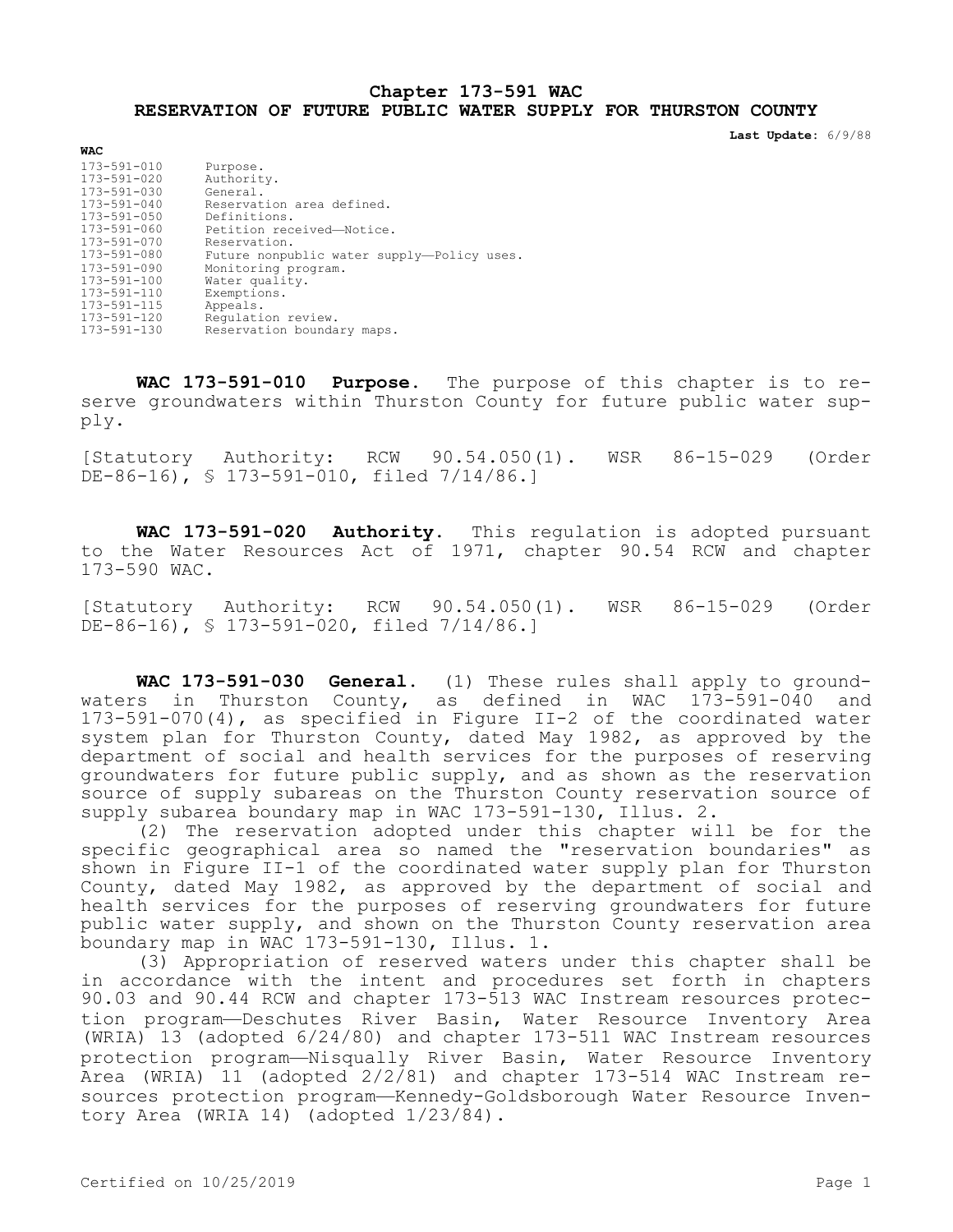[Statutory Authority: RCW 90.54.050(1). WSR 86-15-029 (Order DE-86-16), § 173-591-030, filed 7/14/86.]

**WAC 173-591-040 Reservation area defined.** "Thurston County reservation area" and "Thurston County reservation source of supply area" shall mean those lands lying within Thurston County described as follows:

| Location                             | Township Range Sections |          |                                                                               |
|--------------------------------------|-------------------------|----------|-------------------------------------------------------------------------------|
| <b>Reservation Area</b>              | 16N                     | 3W       | $1-3$ , $10-12$                                                               |
|                                      | 16N                     | 2W       | $1 - 12$                                                                      |
|                                      | 16N                     | 1W       | $4-9$                                                                         |
|                                      | 17N                     | 3W       | 1, 2, 3 (portion), 10-15, 22-27,<br>34-36                                     |
|                                      | 17N                     | 2W       | $1 - 36$                                                                      |
|                                      | 17N                     | 1W       | 1-21, 27 (portion), 28-33                                                     |
|                                      | 17N                     | 1E       | 6, 7, portions of 3, 8, 18                                                    |
|                                      | 18N                     | 3W       | 1-4, 9-16, 21 (portion), 22<br>(portion), 23-25, 36                           |
|                                      | 18N                     | 1W       | $1 - 36$                                                                      |
|                                      | 18N                     | 1E       | 6, 7, 17-20, 29-32,<br>portions of 5, 8, 16, 28                               |
|                                      | 19N                     | 3W       | 12, 13, 23-28, 33-36, (portions<br>in Thurston County)                        |
|                                      | 19N                     | 2W       | portion in Thurston County                                                    |
|                                      | 19N                     | 1W       | portion in Thurston County                                                    |
|                                      | 19N                     | 1E       | portion in Thurston County                                                    |
| Reservation Source of<br>Supply Area |                         |          |                                                                               |
| Airport                              | 17N                     | 2W       | 3, 10-15, 22-24 & portions of<br>9, 16, 21 east of Interstate 5               |
|                                      | 18N                     | 2W       | 34                                                                            |
| <b>Allison Springs</b>               | 18N                     | 2W       | 18                                                                            |
| <b>Black Lake</b>                    | 17N                     | 2W       | 4-8, 17-20, 29-31 & portions<br>of 9, 16, 21, 18 & 33 west of<br>Interstate 5 |
|                                      | 18N                     | 2W       | 31-33                                                                         |
| Deschutes Valley                     | 17N<br>18N              | 2W<br>2W | 12<br>25, 26, 35, 36                                                          |
| Hawks Prairie                        | 18N                     | 1W       | 1-8 & portions of 9-12 north<br>of Interstate 5                               |
|                                      | 19N                     | 1W       | $25 - 36$                                                                     |
|                                      | 18N                     | 1E       | portion of 6 west of Nisqually<br>River                                       |
|                                      | 19N                     | 1E       | portions of 30 $&$ 31 west of<br>Nisqually River                              |
| <b>McAllister Springs</b>            | 18N                     | 1E       | 19                                                                            |
| Mottman Industrial<br>Park           | 18N                     | 2W       | 27-29                                                                         |
| Southeast                            | 17N<br>18N              | 1W<br>1W | 2-11, 14-23<br>19-21, 28-34                                                   |
|                                      |                         |          |                                                                               |

[Statutory Authority: RCW 90.54.050(1). WSR 86-15-029 (Order DE-86-16), § 173-591-040, filed 7/14/86.]

**WAC 173-591-050 Definitions.** For the purpose of this chapter the following definitions shall be used:

(1) "Community water use" means use of water associated with needs of a community including street cleaning, parks, public build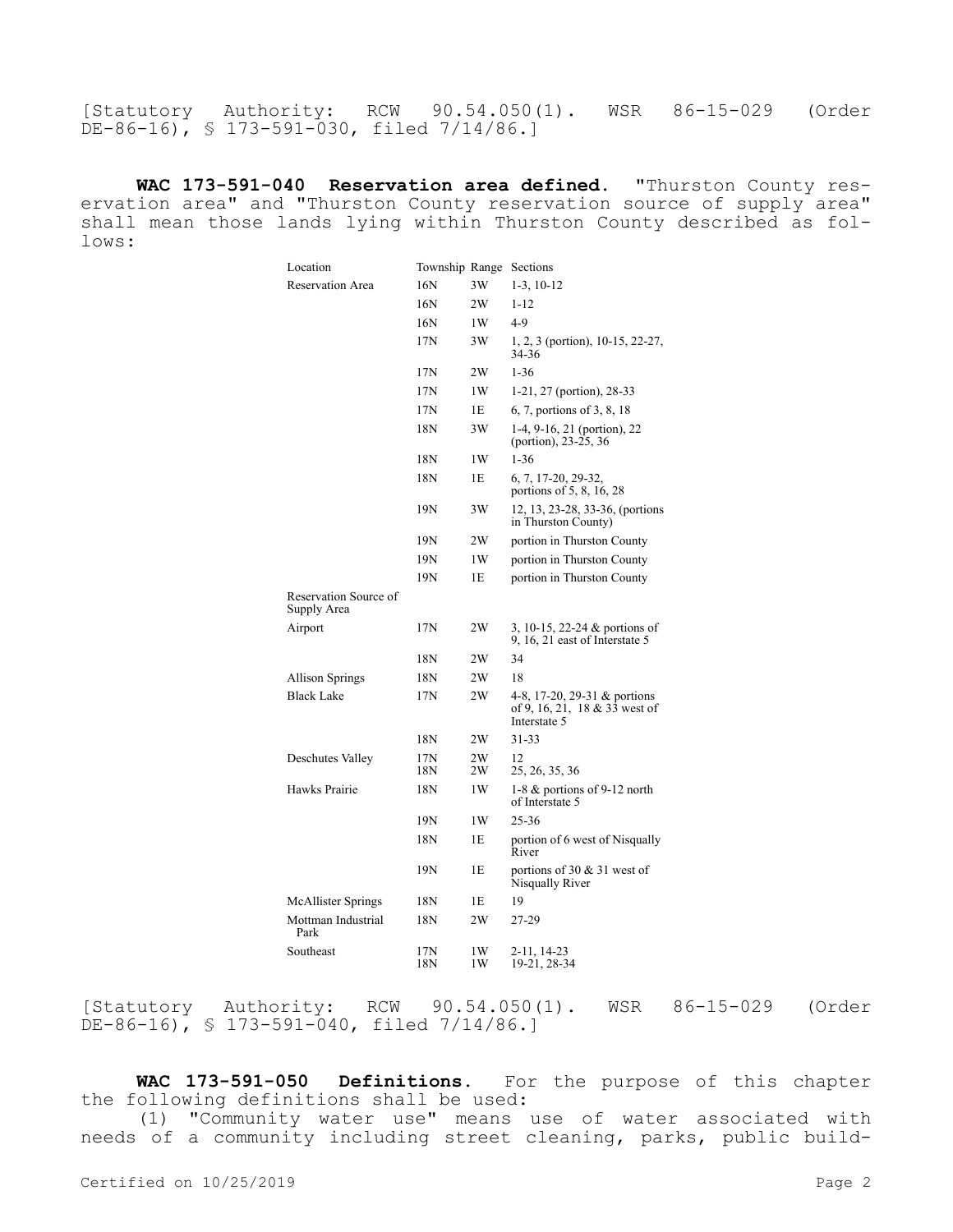ings, public swimming pools, firefighting, and attendant commercial, industrial and irrigation uses.

(2) "Director" means the director of the state of Washington department of ecology or the director's authorized representative.

(3) "Department" means the department of ecology unless otherwise specified.

(4) "Domestic water use" means use of water associated with human health and welfare requirements, including water used for drinking, bathing, sanitary purposes, cooking, laundering, irrigation of not over one-half acre of lawn or garden per dwelling, and other incidental household uses.

(5) "Commercial and/or industrial use" means use of water associated with commercial and/or industrial requirements such as service, processing, cooling and conveying.

(6) "Public water supply" means any water supply intended or used for human consumption and community uses for more than one single-family residence.

(7) "Public water supply system" means a set of facilities including source, treatment, storage, transmission and distribution facilities whereby water is furnished to any municipality, community, collection, or number of individuals for human consumption and community uses.

(8) "Coordinated water system plan" means a plan adopted by utilities covering one or more public water supply system(s), which identifies present and future needs of participating water systems and sets forth means for meeting those needs in the most efficient manner possible.

(9) "Reservation" means an allocation of water for a future beneficial use with the priority established as of the date when the reservation becomes effective.

(10) "Appropriation" means the process of legally acquiring the right to specific amounts of the public water resource for application to beneficial uses pursuant to RCW 90.03.250 through 90.03.340 and 90.44.060.

(11) "Person" means any individual, municipal, public, or private corporation, or other entity, including a federal or state agency or county which operates a public water supply system or who contemplates such an operation.

[Statutory Authority: RCW 90.54.050(1). WSR 86-15-029 (Order  $DE-86-16$ , § 173-591-050, filed 7/14/86.]

**WAC 173-591-060 Petition received—Notice.** A petition requesting the reservation of groundwaters in Thurston County pursuant to chapter 173-590 WAC, and a coordinated water system plan approved by the secretary of the department of social and health services were received and accepted by the department. Notice of the receipt of proper petition was published in a newspaper of general circulation in Thurston County for two consecutive weeks, and the director sent notice thereof to the directors of the departments of fisheries, wildlife, and social and health services for the purpose of soliciting their comments.

[Statutory Authority: Chapters 43.21B, 43.27A, 90.22 and 90.54 RCW. WSR 88-13-037 (Order 88-11), § 173-591-060, filed 6/9/88. Statutory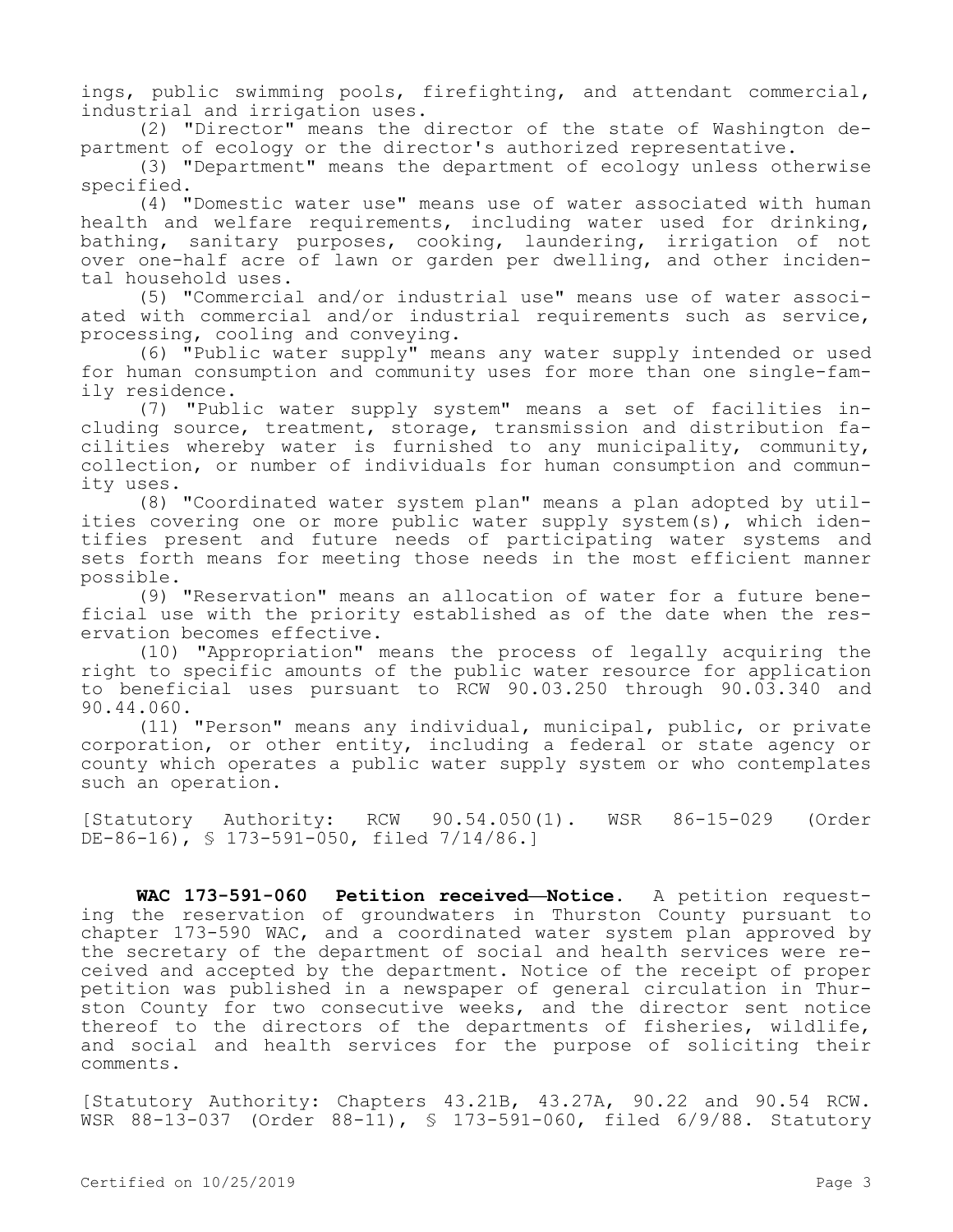Authority: RCW 90.54.050(1). WSR 86-15-029 (Order DE-86-16), § 173-591-060, filed 7/14/86.]

**WAC 173-591-070 Reservation.** (1) The department, having received a final environmental impact statement dated January 16, 1985, and having conducted an investigation of the surrounding impacts of the proposed reservation and having heard comments solicited through the notice of receipt of petition and having found groundwaters to be generally available for the purposes of the reservation and that the proposed use of the groundwaters will result in the maximum net benefit for the people of the state, does hereby reserve portions of those groundwaters for future public water supplies in Thurston County.

(2) The department finds that to provide peaking capacity on a daily basis the appropriate amount of the reservation shall be 40,589 gallons per minute, limited to a maximum annual withdrawal of 22,931 acre-feet/year, provided that the total annual withdrawal and diversion from all sources shall not exceed 48,225 acre-feet/year. This is intended to serve the estimated population of 288,092 in fifty years. The amount of this reservation shall be reviewed by the department whenever new information, changing conditions, or statutory modifications make it necessary to consider revisions.

(3) A map showing the reservation area boundary is shown in Figure II-1 of the coordinated water system plan for Thurston County, dated May 1982, as approved by the department of social and health services for the purposes of reserving water for future public water supply purposes, and shown as the reservation area boundary map in WAC 173-591-130, Illus. 1.

(4) Due to the nature of the geographic distribution of the groundwaters to be reserved and the development patterns that are anticipated in Thurston County, the reserved groundwaters are intended to be beneficially utilized from the unconsolidated materials overlying bedrock, and are prorated to the subareas designated in Figure V-1 of the coordinated water system plan for Thurston County, dated May 1982, as approved by the department of social and health services for the purpose of reserving water for future public water supply purposes, and shown as the reservation source of supply subareas map in WAC 173-591-130, Illus. 2. The reserved groundwaters are generally prorated to the reservation source of supply subareas as follows, with the totaled reserved quantity to be obtained from within the boundary area.

| Source                 | <b>Reservation Quantities</b> |                |  |  |
|------------------------|-------------------------------|----------------|--|--|
| Location               | Instantaneous (GPM)           | Annual (Af/Yr) |  |  |
| Airport                | 2,500                         | 1,486          |  |  |
| <b>Allison Springs</b> | 2,000                         | 1,888          |  |  |
| <b>Black Lake</b>      | 2,000                         | 1,888          |  |  |
| Deschutes Valley       | 1,969                         | 1,170          |  |  |
| Hawks Prairie          | 7,000                         | 4,160          |  |  |
| McAllister Springs     | 2,000                         |                |  |  |
| Mottman Indust. Park   | 2,000                         | 1,888          |  |  |
| Southeast              | 14,426                        | 8,573          |  |  |
| Total                  | 40,589                        | 22,931         |  |  |

(5) The priority date of any permit issued pursuant to RCW 90.03.290 and 90.44.070 which authorizes withdrawal and use of public water for public water supply pursuant to the reservation provided in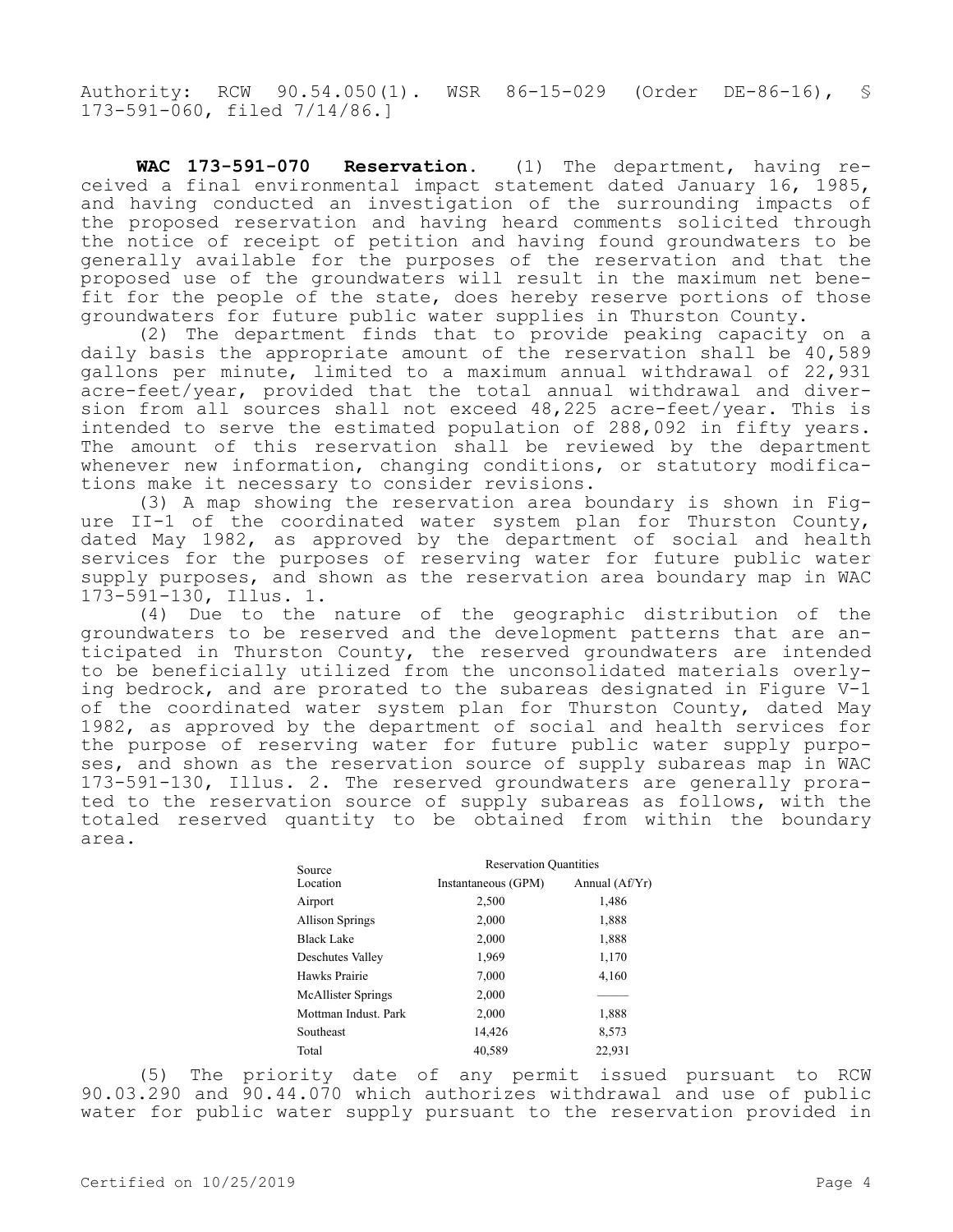subsection (2) of this section shall be the effective date of this regulation.

(6) A record of all groundwater permits issued pursuant to the reservation provided in subsection (2) of this section shall be maintained by the department in a manner that will readily show the quantities that have been allocated from the reserved groundwaters for each subarea identified in subsection (4) of this section and the quantities of unappropriated groundwaters that may remain in the reserved status available for appropriation.

(7) No permit issued as described in subsection (5) of this section shall authorize a withdrawal that causes a lowering of the water levels below a reasonable or feasible pumping lift in any withdrawal facilities of a senior groundwater right holder.

[Statutory Authority: Chapters 43.21B, 43.27A, 90.22 and 90.54 RCW. WSR 88-13-037 (Order 88-11), § 173-591-070, filed 6/9/88. Statutory Authority: RCW 90.54.050(1). WSR 86-15-029 (Order DE-86-16), § 173-591-070, filed 7/14/86.]

**WAC 173-591-080 Future nonpublic water supply—Policy uses.** If applications are made for the use of the groundwater reserved in WAC 173-591-070(2) for purposes other than public water supplies, as defined in WAC 173-591-050 (6) and (7), the director may issue a permit allowing such uses but these uses shall be junior in priority to all rights issued pursuant to WAC 173-591-070. Interim uses authorized in this section may be reduced or curtailed in right when necessary to allow to full utilization of higher priority rights established in WAC 173-591-070. The department may limit or otherwise condition junior water rights permits as necessary to ensure availability of the reserved groundwaters for public water supply purposes consistent with this chapter.

[Statutory Authority: RCW 90.54.050(1). WSR 86-15-029 (Order DE-86-16), § 173-591-080, filed 7/14/86.]

**WAC 173-591-090 Monitoring program.** (1) The department, in cooperation with local government agencies, shall implement a comprehensive monitoring program, the purpose of which is to maintain accurate information on the quality and quantity of groundwater reserved in WAC 173-591-070(2).

(2) Under this monitoring program surface and groundwater levels will be periodically recorded as well as the levels of any lakes that are maintained by groundwaters.

[Statutory Authority: RCW 90.54.050(1). WSR 86-15-029 (Order DE-86-16), § 173-591-090, filed 7/14/86.]

**WAC 173-591-100 Water quality.** As a general rule, an element of a groundwater right is the right to use waters of quality appropriate to the beneficial use. In addition to the protection of the availability of groundwater to the water withdrawal facilities of groundwater right holders, it shall be the policy of the department to protect the quality of the groundwaters of the state and in relation thereto to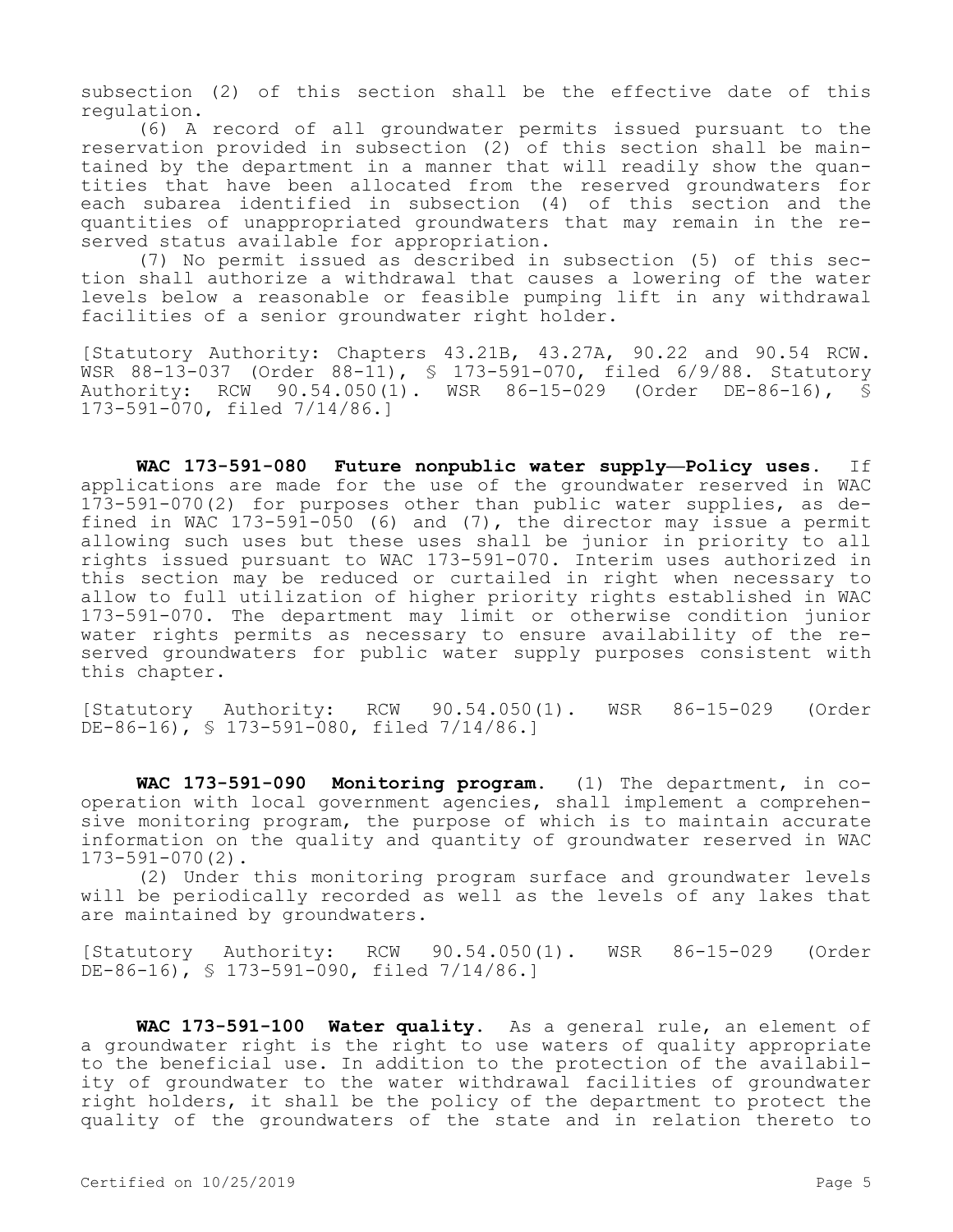discourage any withdrawal facilities, construction methods, water use, or disposal practices which would contaminate or otherwise reduce the quality of the groundwaters or impair the beneficial uses of groundwaters of the state. Local governments with land use authority are urged to exercise their authorities in such a manner as to protect the quality of the public groundwaters reserved for future public water supply by this chapter.

[Statutory Authority: RCW 90.54.050(1). WSR 86-15-029 (Order DE-86-16), § 173-591-100, filed 7/14/86.1

**WAC 173-591-110 Exemptions.** Wells for single family domestic, stock watering, or other purposes for which the withdrawal is less than 5,000 gallons per day, with priority dates subsequent to the effective date of this regulation, shall be junior to rights issued pursuant to WAC 173-591-070. The quantities of water withdrawn by such wells will not be subtracted from the waters reserved by this regulation.

[Statutory Authority: RCW 90.54.050(1). WSR 86-15-029 (Order  $DE-86-16$ , § 173-591-110, filed 7/14/86.1

**WAC 173-591-115 Appeals.** All final written decisions of the department of ecology pertaining to permits, regulatory orders, and related decisions made pursuant to this chapter shall be subject to review by the pollution control hearings board in accordance with chapter 43.21B RCW.

[Statutory Authority: Chapters 43.21B, 43.27A, 90.22 and 90.54 RCW. WSR 88-13-037 (Order 88-11), § 173-591-115, filed 6/9/88.]

**WAC 173-591-120 Regulation review.** The department of ecology shall initiate a review of the rules established in this chapter whenever new information, changing conditions, or statutory modifications make it necessary to consider revisions.

[Statutory Authority: Chapters 43.21B, 43.27A, 90.22 and 90.54 RCW. WSR 88-13-037 (Order 88-11), § 173-591-120, filed 6/9/88. Statutory Authority: RCW 90.54.050(1). WSR 86-15-029 (Order DE-86-16), § 173-591-120, filed 7/14/86.]

**WAC 173-591-130 Reservation boundary maps.** Thurston County reservation area and reservation source of supply subareas shall include those lands that lie within the heavy outline on the following maps:

THURSTON COUNTY RESERVATION AREA BOUNDARY MAP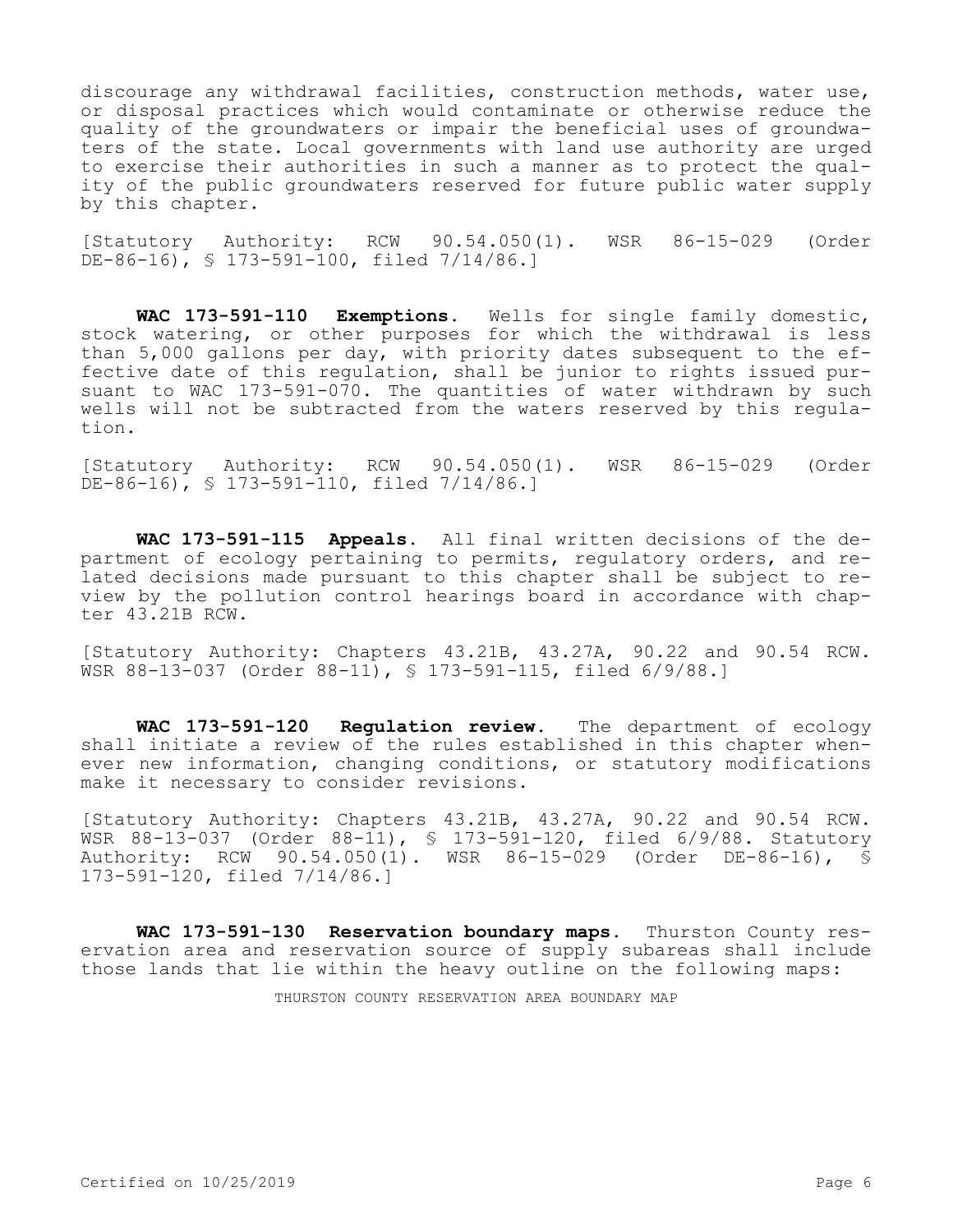

THURSTON COUNTY RESERVATION AREA BOUNDARY MAP WAC 173-591-130 ILLUSTRATION 1

THURSTON COUNTY RESERVATION SOURCE OF SUPPLY SUBAREAS BOUNDARY MAP